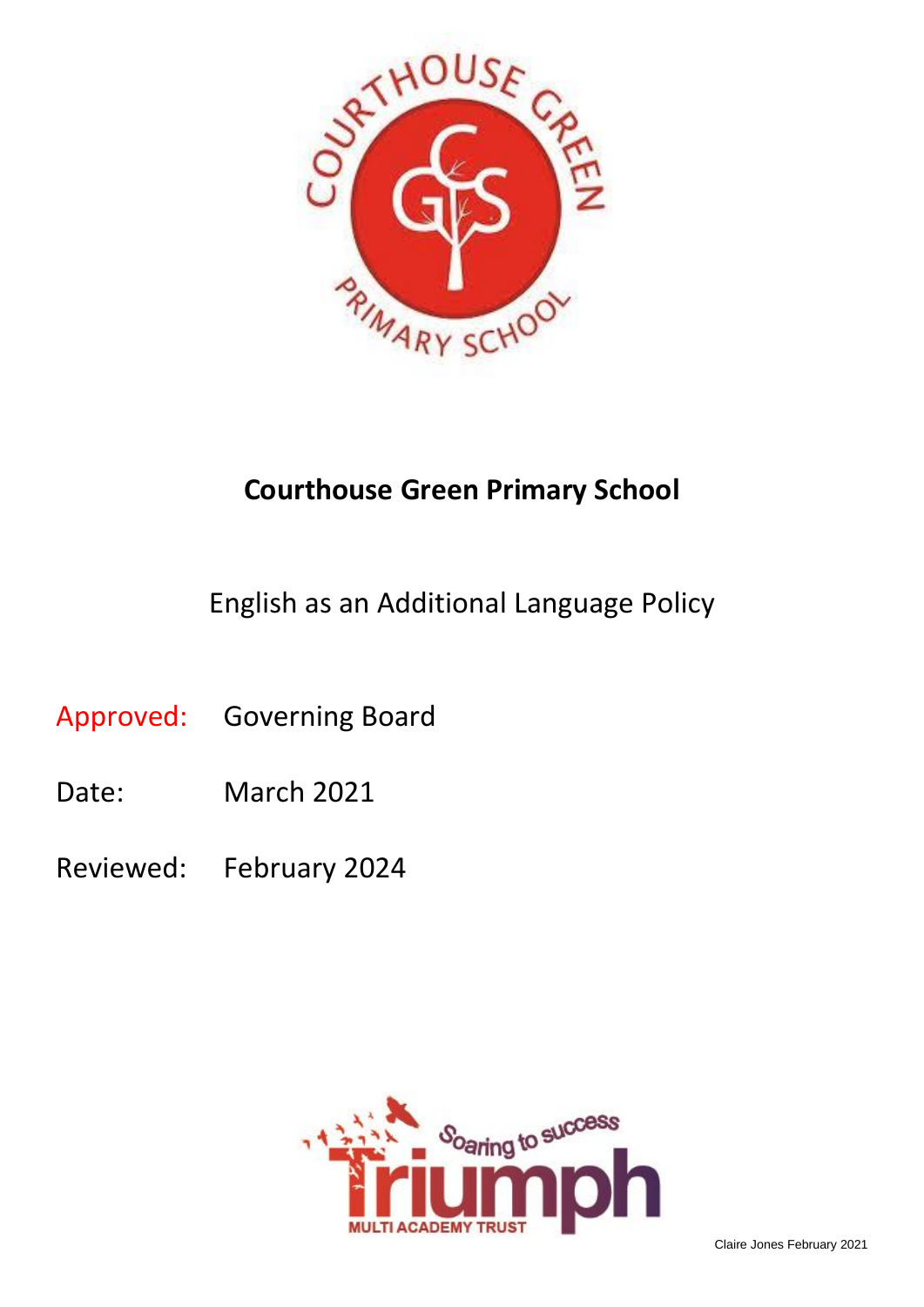# **English as an Additional Language (EAL) Policy**

# **The EAL coordinator is Mrs. Claire Jones.**

### **1 Introduction**

This policy states the school's approach towards identification of and meeting the needs of children who have English as an additional language. This policy applies to all children (including their parents), from our Early Years provision to Y6.

# **2 Definition**

EAL is defined as: 'a child whose first language is not English' encompassing children who are fully bilingual and all those at different stages of learning English.'

EAL children may be:

- Newly arrived from a foreign country and school
- Newly arrived from a foreign country, but an English speaking school
- Born abroad, but moved to the UK at some point before starting school
- Born in the UK, but in a family where the main language is not English
- Seeking Asylum or have refugee status

2.3 EAL children will need varying levels of provision so that they can access all aspects of the curriculum.

#### **3 We believe that**

- EAL children learn to speak, read and write in English through immersion in a broad, rich curriculum
- The school environment promotes language development through the rich use of language, IT and visual prompts
- EAL learners make the best progress within a whole school context, where children are educated with their peers.
- The school structure, pastoral care and overall ethos help EAL children integrate into the school whilst valuing diversity.
- Bilingualism is viewed as a positive and life-enriching asset.
- Parents and prospective parents will be provided with the particulars of our EAL provision via our parent information leaflet. This will be available in different languages.

#### **4 Identification and Assessment**

Identification and assessment is carried out with the purpose of providing the most appropriate provision for each pupil.

We will assess children's use of language through:

- Information from the application form;
- Information from parents/guardians;
- Information from initial assessments and observations
- Information from the previous school.

Assessment is undertaken as a partnership between the class teacher, EAL Coordinator, parents/guardians and pupil.

Termly assessment of level of language acquisition will be carried out to ensure that given challenging bespoke targets to accelerate progress are in place Interventions are personalised, time limited and are monitored to ensure accelerated progress. In assessment of EAL children, competence in English is categorised on a five point scale using the Department for Education's EAL classification codes:

A: New to English: May use first language for learning and other purposes. May remain completely silent in the classroom. May be copying/repeating some words or phrases. May understand some everyday expressions in English but may have minimal or no literacy in English. Needs a considerable amount of EAL support.

B: Early acquisition: May follow day-to-day social communication in English and participate in learning activities with support. Beginning to use spoken English for social purposes. May understand simple instructions and can follow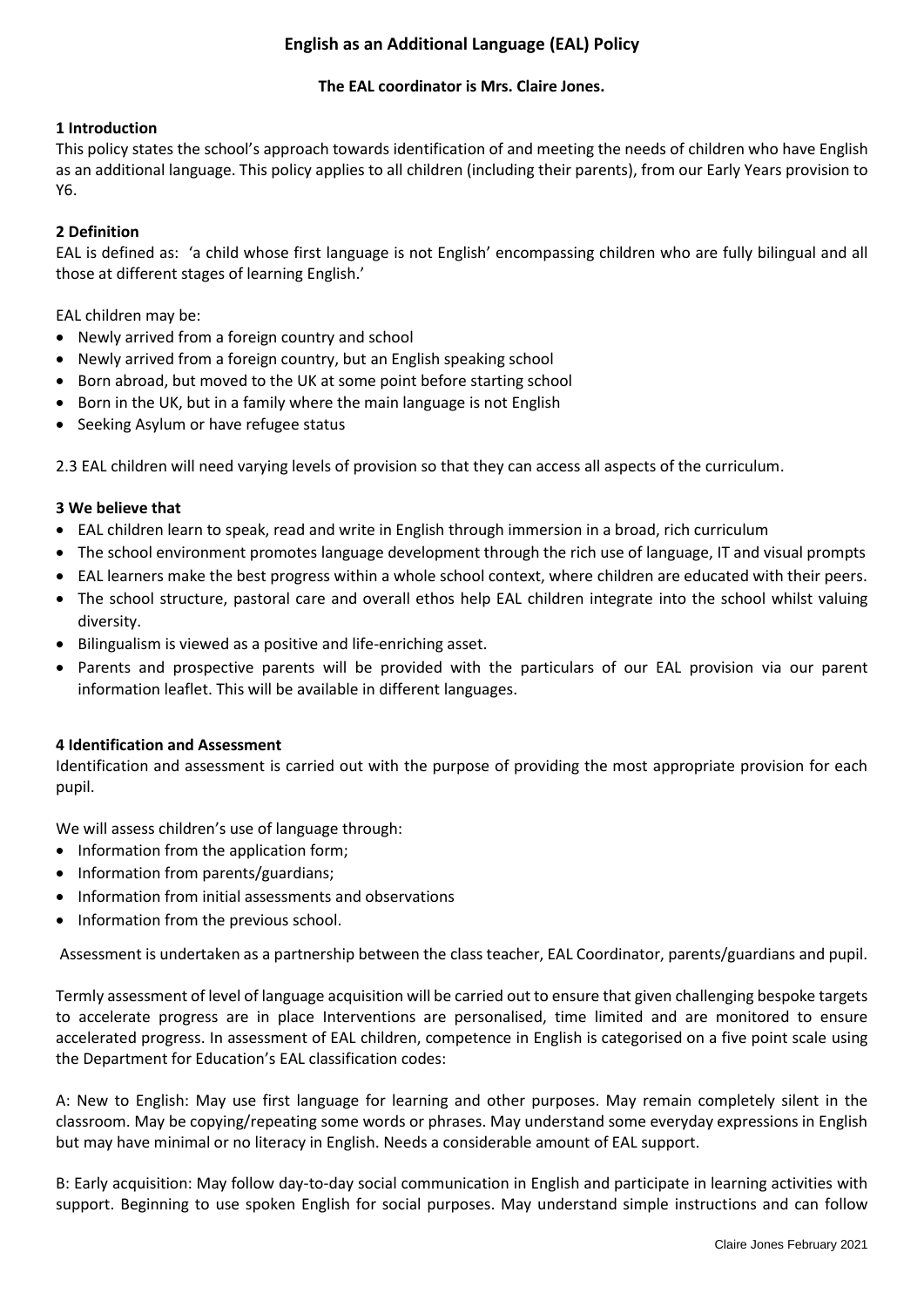narrative/accounts with visual support. May have developed some skills in reading and writing. May have become familiar with some subject specific vocabulary. Still needs a significant amount of EAL support to access the curriculum.

C: Developing competence: May participate in learning activities with increasing independence. Able to express self orally in English, but structural inaccuracies are still apparent. Literacy will require ongoing support, particularly for understanding text and writing. May be able to follow abstract concepts and more complex written English. Requires ongoing EAL support to access the curriculum fully.

D: Competent: Oral English will be developing well, enabling successful engagement in activities across the curriculum. Can read and understand a wide variety of texts. Written English may lack complexity and contain occasional evidence of errors in structure. Needs some support to access subtle nuances of meaning, to refine English usage, and to develop abstract vocabulary. Needs some/occasional EAL support to access complex curriculum material and tasks.

E: Fluent: Can operate across the curriculum to a level of competence equivalent to that of a pupil who uses English as his/her first language. Operates without EAL support across the curriculum.

N: Not Yet Assessed is also available for use where the school has not yet had time to assess proficiency.

# **6 On arrival at Courthouse Green**

At the initial meeting/visit to school with the Head teacher, Deputy head or EAL coordinator a translator will be present. Families will be offered support if required for school uniform. All children who are EAL will receive:

- A welcome pack in the family's home language, including information needed for school and on local services such as children centres, housing, general well-being, free dental and medical care etc.
- An induction programme to include
	- A learning buddy for the child (someone in the class / someone in school who speaks the child's language)
	- A tour of the school
	- Signs with dual language using Communicate in Print will be created before the child joins the class
	- Thrive plans (if appropriate) will be created with parents
	- Baseline assessment

The class will be told about the child before their start date and will learn greetings in the child's home language.

#### **7 Provision**

Learning support encompasses differentiated curriculum planning and resources to enable children to access the curriculum and make progress in their learning. School resources, including books in the library and equipment in the Early Years will reflect cultural diversity and be in a variety of home languages.

Teachers have responsibility for ensuring that children can participate in lessons using the guidance provided in the document 'Supporting children with acquiring English'

# **8 Monitoring and Recording**

It is the responsibility of the class teacher (with the support of the EAL Coordinator) to maintain up to date records of EAL children in their class whilst they are in their care. The EAL Coordinator collates information and arranges a baseline for EAL children and maintains a register of EAL children (identifying stages).

#### **9 Special Educational Needs and Differentiation**

Some EAL children may have a special educational need and in such cases children will have equal access to school SEND provision, in addition to EAL support. EAL children with a special educational need will be identified as part of normal assessment procedures as outlined in our SEND Policy.

#### **10 Children who are Looked After**

Unaccompanied Asylum Seeking Children (UASC) and those children from asylum seeking/ refugee families, who are in care, are identified by the designated teacher for looked after children and provision reflects their linguistic and cultural diversity and additional challenges experienced by the identified learners. Funding allocation also reflects this additional need.